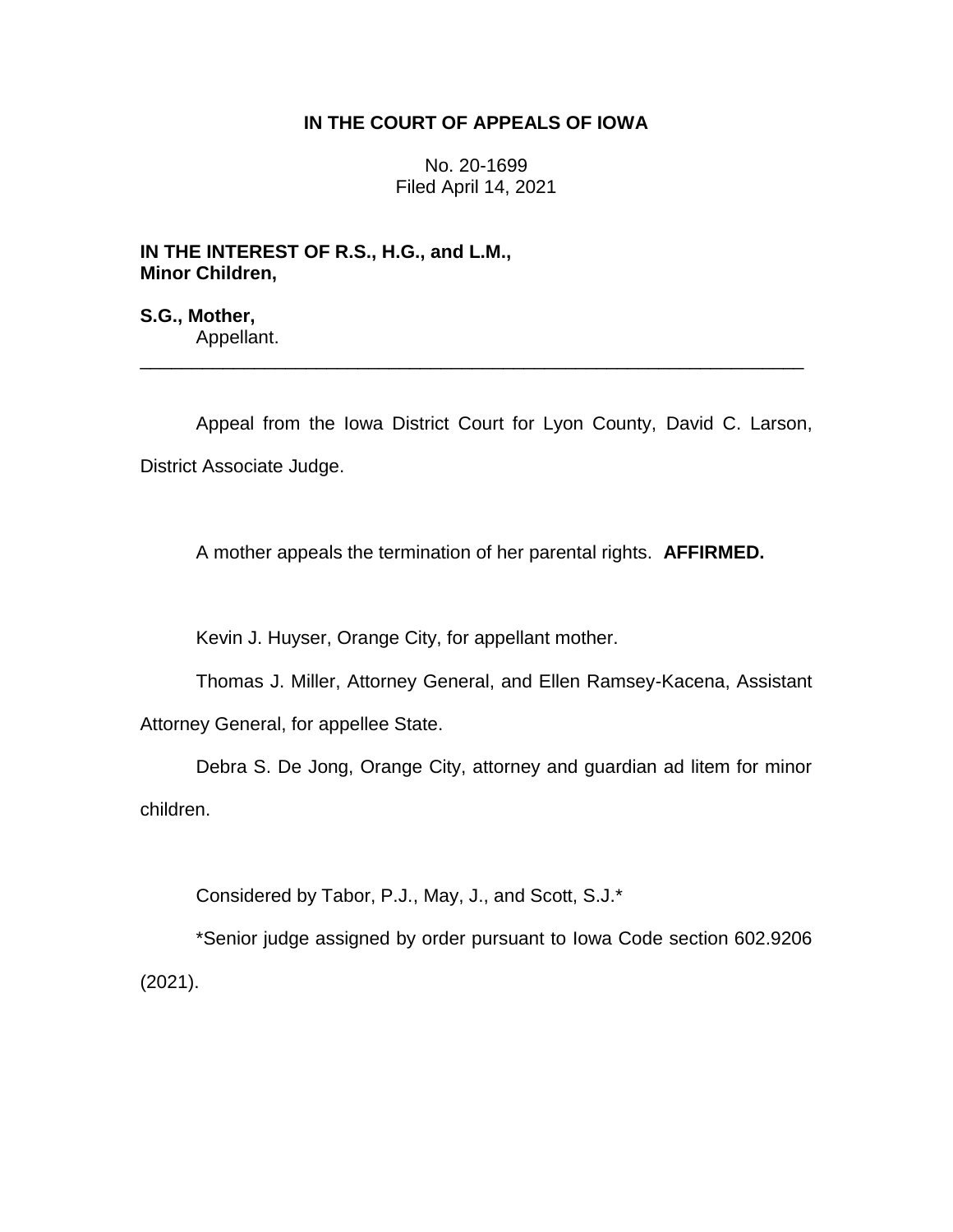#### **SCOTT, Senior Judge.**

A mother appeals the termination of her parental rights to her three children, born in 2010, 2012, and 2014, pursuant to Iowa Code section 232.116(1)(f) (2020).<sup>1</sup> She challenges the sufficiency of the evidence supporting the ground for termination cited by the juvenile court, asserts termination is contrary to the children's best interests, requests application of the statutory exception to termination contained in section 232.116(3)(c), and claims the juvenile court erred in declining to grant her additional time to work toward reunification.

### **I. Background**

 $\overline{a}$ 

The family came to the attention of the Iowa Department of Human Services (DHS) in October 2018 upon allegations that the mother and children were living with a man, J.S., who the mother knew to be a registered sex offender but believed him to be innocent of the crime resulting in his status as a registrant, which involved inappropriate touching of his stepdaughter. $2$  Shortly before the case opened, one of the children reported another of the mother's boyfriends had touched him inappropriately. The mother reported her plans to marry J.S. The mother agreed to a safety plan involving not allowing J.S. to be in the home or have unsupervised contact with the children. A few days later, service providers learned J.S. moved into an apartment adjacent to the mother's and the mother left the children with

 $1$  The children's fathers' rights were also terminated. Neither father appeals.

 $2$  J.S. was convicted of indecent contact with a child. He was sentenced in 2014. He received a deferred judgment, was placed on probation for two years, and was ordered to register as a sex offender. About a year later, his deferred judgment was revoked, and he was sentenced to an indeterminate term of imprisonment not to exceed two years, which was suspended, and placed on probation. He was found in contempt about another year later for failure to complete a sex-offender evaluation as ordered.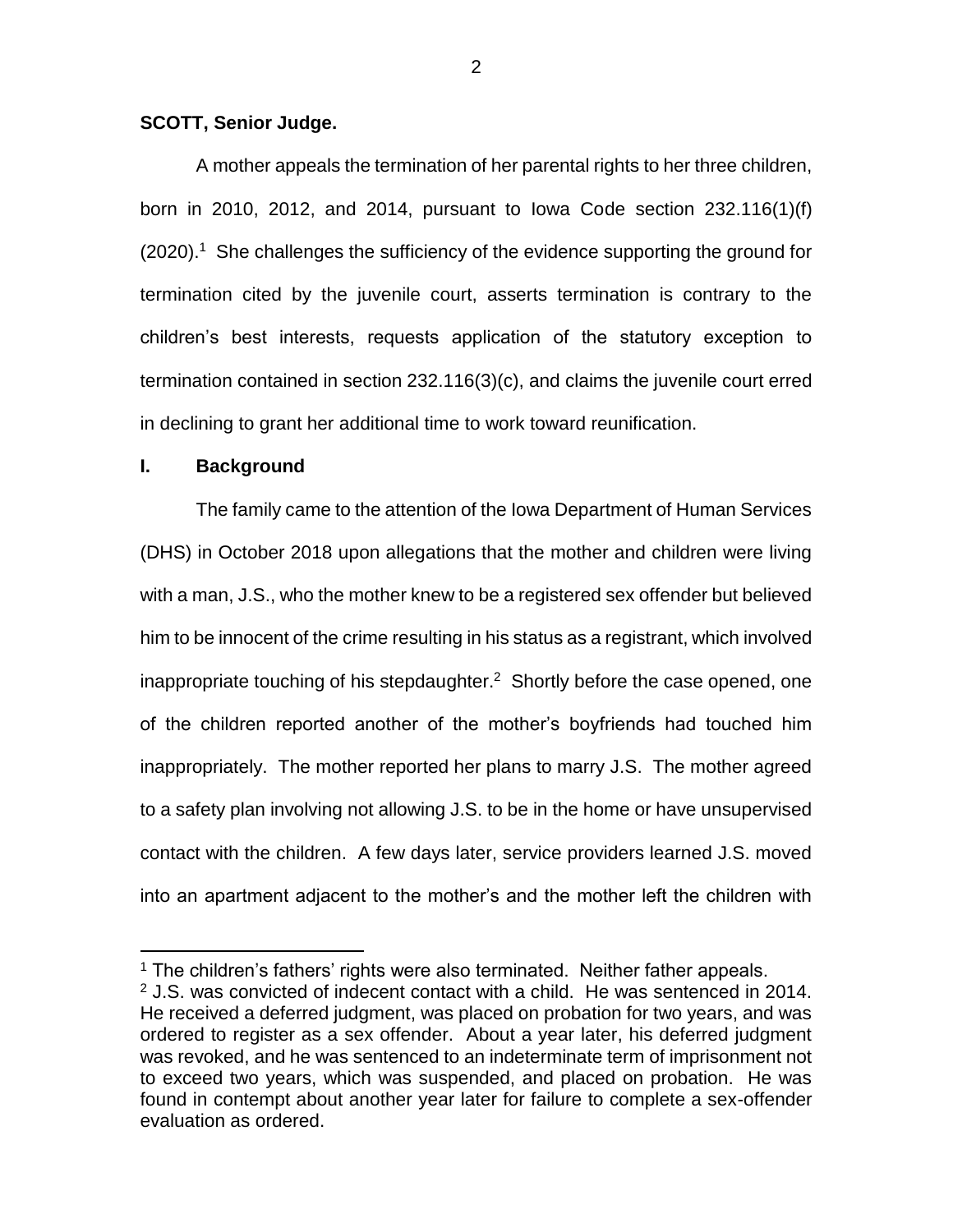him and his thirteen-year-old son unsupervised. The State sought and obtained an order for temporary removal, dated October 16. Service providers observed a lack of nurturing tendencies during ensuing interactions between the mother and children, and it appeared the mother was relieved the children were no longer in her care. The mother initially desired a permanency option involving the children being placed in a guardianship with their maternal grandmother. That option never panned out.

In November, the mother stipulated to continued removal and adjudication of the children as in need of assistance pursuant to Iowa Code section 232.2(6)(c)(2) (2018). The mother continued her romantic relationship with J.S. and continued to lack insight concerning the safety risks flowing from allowing him to be around the children.

By the time of the June 2019 dispositional hearing, the mother reported no longer being in a relationship with J.S., but service providers doubted this given the mother's ongoing financial instability, J.S.'s history of providing the mother financial assistance, and the mother's ability to afford to pay her bills on her limited income. J.S. had also recently contacted providers and advised of his and the mother's plans to be together, with him serving as a father to the children. J.S.'s son also reported he and J.S. continued to spend significant amounts of time with the mother. In late August, the youngest child was placed in a separate foster home given the other children's fear of him resulting from aggressive behavior. In its December review and permanency order, the juvenile court granted the mother an additional six months to work toward reunification.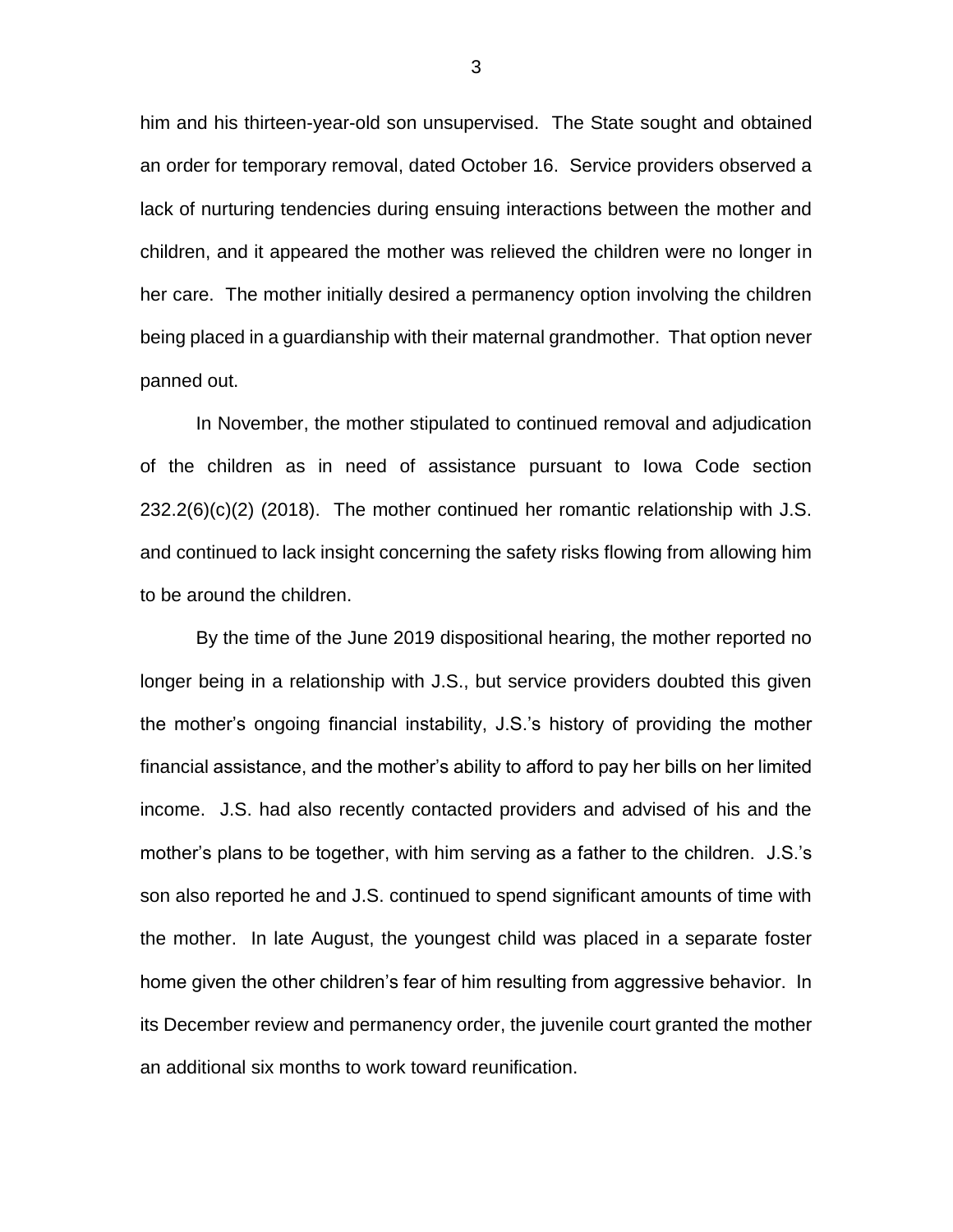By April 2020, the mother continued to maintain her relationship with J.S. She had also reported her plan to move to South Dakota in May, which she knew would be a barrier to reunification. Due to the mother's lack of progress and unwillingness to end her relationship with J.S., DHS recommended the State initiate termination proceedings.

The mother moved to South Dakota in June. The same month, the State filed its termination petition, citing the mother's continued relationship with J.S. and lack of appreciation of the risk he poses to the children. At the September 2020 termination hearing, the mother testified she remained friends with J.S., but their intimate relationship ended in May 2019. When asked about photograph evidence depicting the mother and J.S. together at a professional football game in December 2019, the mother explained their mutual attendance was a coincidence. When asked about other evidence showing the mother and J.S. maintained an intimate relationship and had frequent phone contact as late as February 2020, the mother explained she had no further contact with J.S. after February. When pressed on cross-examination, the mother conceded J.S. came to her new home in South Dakota but said he was not invited. In response, evidence concerning text messages between the mother and J.S. from June 2020 was admitted. One string of messages included J.S. telling the mother he loved her and the mother asking, "How close are you?" J.S. responded, "I'm here," meaning at the mother's home in South Dakota. In another string, the mother questioned J.S. about deactivating her phone number and getting a new one so people would not know they are talking. J.S. also advised, "You are the greatest girlfriend and hopefully future wife." When asked further about the text messages at trial, the mother responded,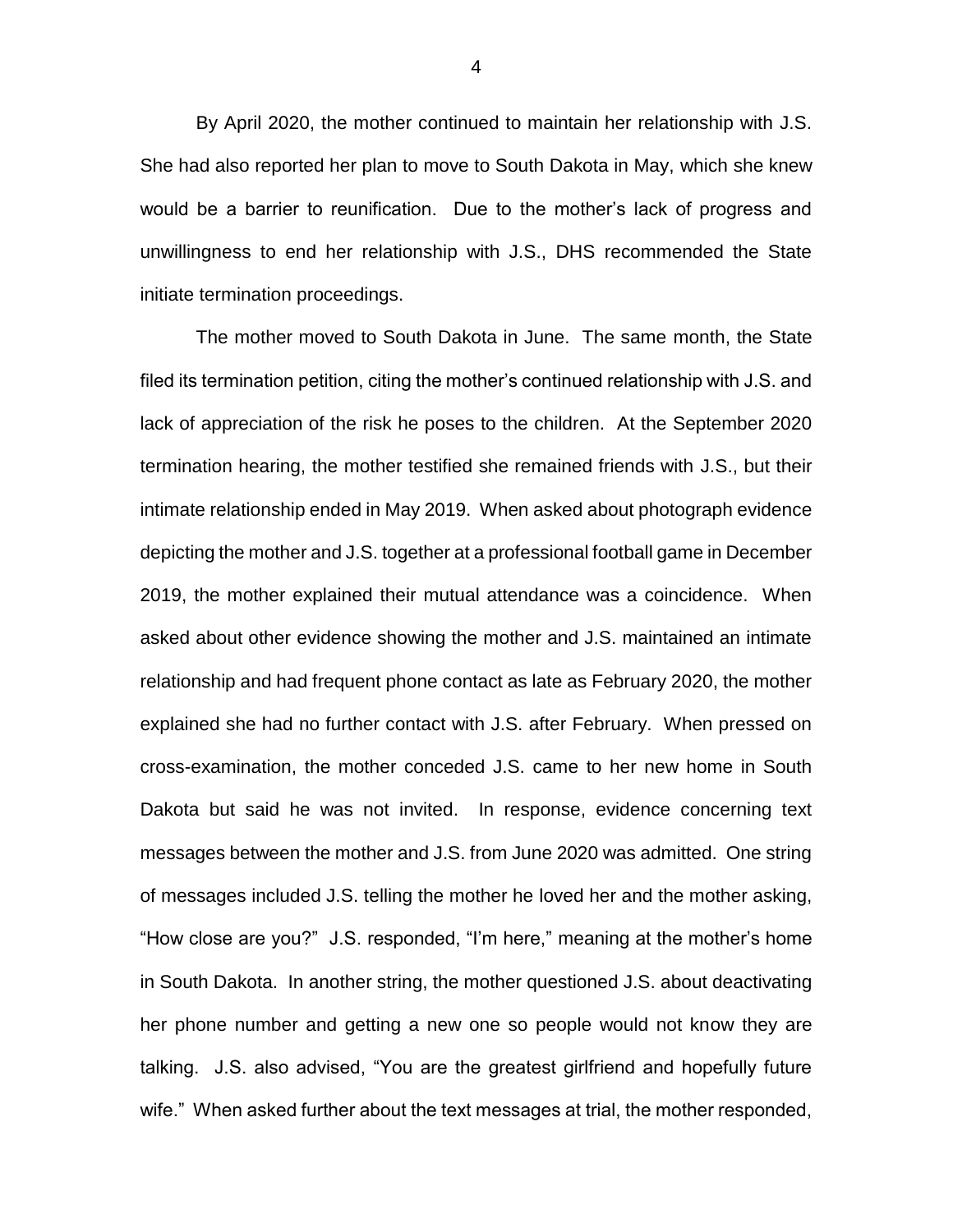"I agree that it looks like me, but I do not agree that it was me." When asked whether the children could be returned to her care, the mother answered "in due time." While the mother was consistent in attending visitations throughout the proceedings, she never progressed beyond fully-supervised visits. The children are settled in and bonded to their respective foster families, who are willing to adopt.

Following trial, the juvenile court terminated the mother's parental rights pursuant to Iowa Code section 232.116(1)(f) (2020). Given the mother's history of allowing unsafe men around the children and her ongoing relationship with J.S., the court concluded the children could not be returned to the mother's care without subjecting them to a risk of adjudicatory harm. The court found termination and adoption to be the best permanency option and in the children's best interests. The court declined to apply an exception to termination and did not address the mother's request for additional time. The mother appeals.

#### **II. Standard of Review**

Appellate review of orders terminating parental rights is de novo. *In re L.T.*, 924 N.W.2d 521, 526 (Iowa 2019). Our primary consideration is the best interests of the children, *In re J.E.*, 723 N.W.2d 793, 798 (Iowa 2006), the defining elements of which are the children's safety and need for a permanent home. *In re H.S.*, 805 N.W.2d 737, 748 (Iowa 2011).

#### **III. Analysis**

#### A. Sufficiency of the Evidence

As to termination under section 232.116(1)(f), the mother only challenges the State's establishment of the final element—that the children could not be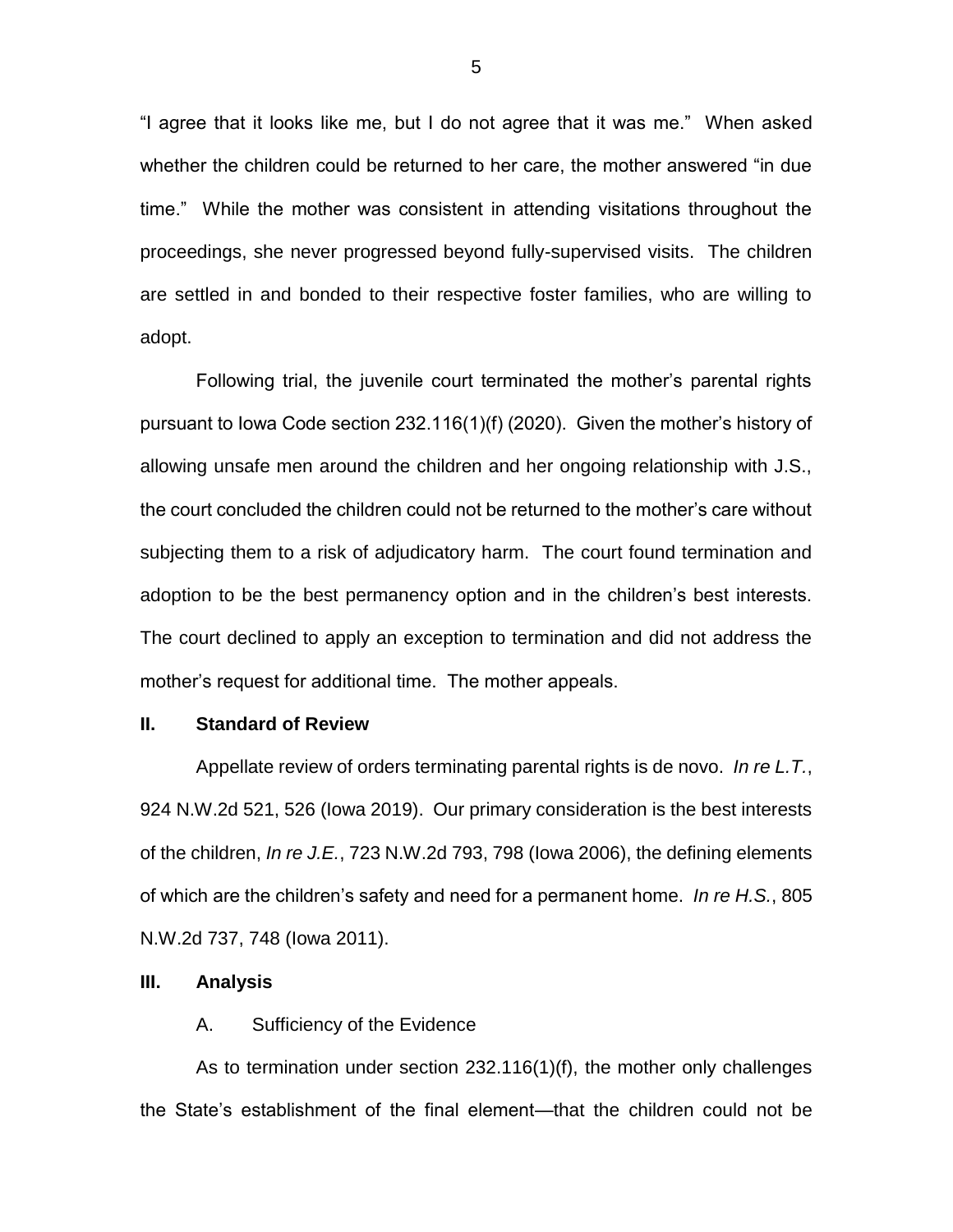returned to her care at the time of the termination hearing. *See* Iowa Code § 232.116(1)(f)(4) (requiring clear and convincing evidence that the children cannot be returned to the custody of their parents at the present time); *In re D.W.*, 791 N.W.2d 703, 707 (Iowa 2010) (interpreting the statutory language "at the present time" to mean "at the time of the termination hearing").

Upon our de novo review, we agree the children could not be returned to the mother's care at the time of the termination hearing. While the mother meaningfully participated in services, obtained employment and housing, and complied with various expectations, we have other concerns. The evidence presented renders the mother's claims she is no longer in a relationship with J.S., a registered sex offender, wholly non-credible. And the mother's history of allowing inappropriate men around the children is troubling, especially so when she violated the safety plan in which she agreed to not allow J.S. unsupervised contact with the children. We believe the children would not be safe if returned to the mother. *See, e.g.*, *In re B.T.*, No. 20-0768, 2020 WL 4812662, at \*1 (Iowa Ct. App. Aug. 19, 2020) (finding a child could not be returned to mother who lived with someone on the sex-offender registry); *In re A.M.*, No. 10-0527, 2010 WL 2383899, at \*2 (Iowa Ct. App. June 16, 2010) (finding the mother's relationships with sex offenders created a risk of harm to the children and the children could not be safely returned to the mother's care). Also, the mother never progressed beyond fully-supervised visits. The children could not be returned to her care until she could demonstrate her ability to keep the children safe in an unsupervised setting.

To the extent the mother challenges the State's reasonable-efforts mandate on the basis that DHS did not pursue a home study after she moved to South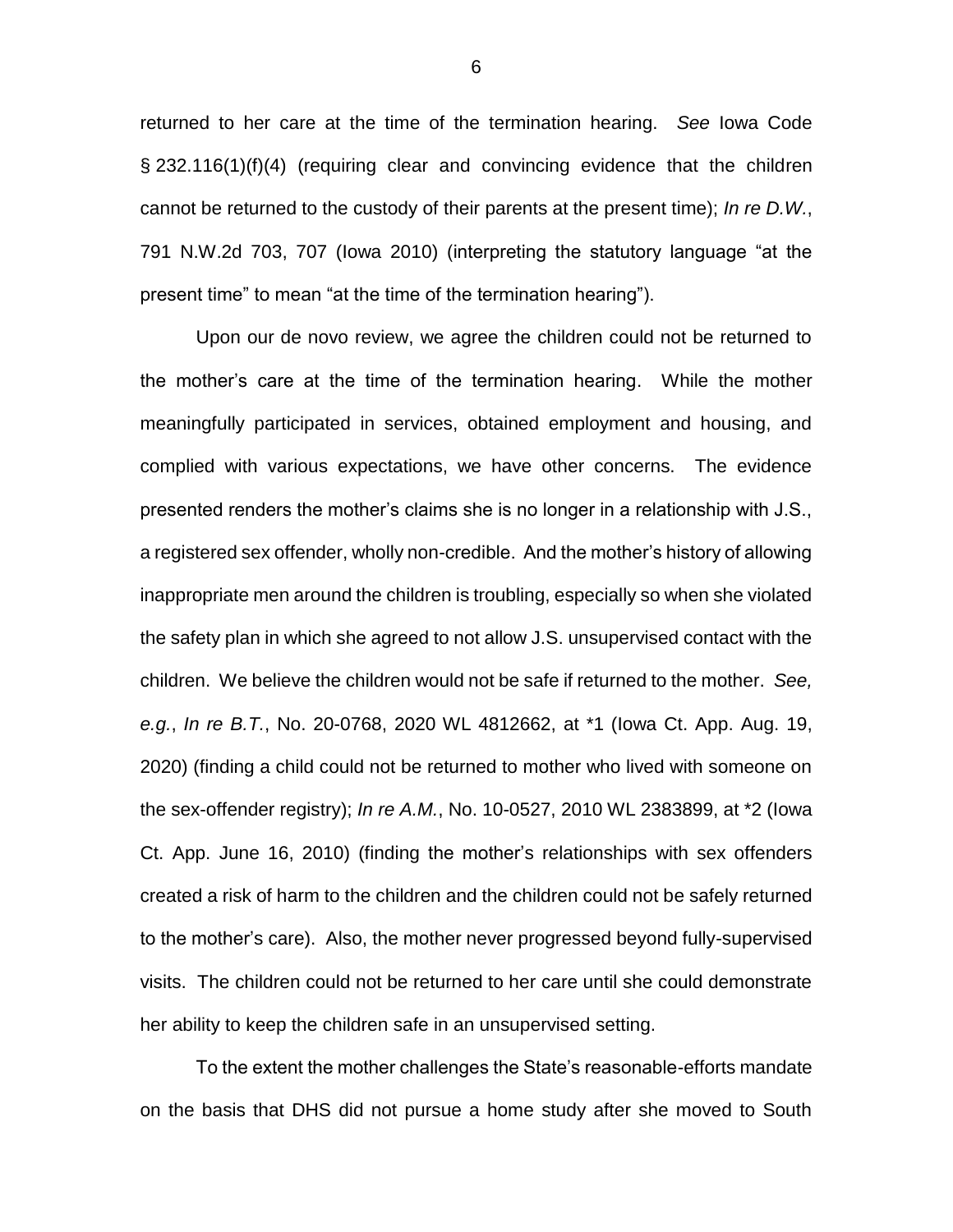Dakota, progress her to semi-supervised visits after her move, or transport the children across state lines for visits, we reject the mother's challenge. The mother knew her move to South Dakota would be a barrier to services and, consequently, reunification. And the mother moved to South Dakota in June and did not place her request for these services until the day before the late September termination trial, which we conclude was too late to preserve error. *See, e.g.*, *In re P.L.*, No. 19-0103, 2019 WL 1294809, at \*1 (Iowa Ct. App. Mar. 20, 2019) (noting "under the wire" attempt to place reasonable-efforts request before the court on the eve of trial is insufficient to preserve error).

#### B. Best Interests

We turn to the children's best interests. In determining whether termination is in the best interests of children, we "give primary consideration to the child[ren]'s safety, to the best placement for furthering the long-term nurturing and growth of the child[ren], and to the physical, mental, and emotional condition and needs of the child[ren]." Iowa Code § 232.116(2). As noted, the defining elements of a child's best interests are safety and need for a permanent home. *In re H.S.*, 805 N.W.2d 737, 748 (Iowa 2011).

The children have been out of the mother's care in the neighborhood of two years. She prioritized her relationship with J.S. over her relationship with her children knowing full well her relationship with a sex offender was the driving factor for the continued need for removal. "It is well-settled law that we cannot deprive child[ren] of permanency after the State has proved a ground for termination under section 232.116(1) by hoping someday a parent will . . . be able to provide a stable home for the child[ren]." *In re A.B.*, 815 N.W.2d 764, 777 (Iowa 2012) (quoting *In* 

7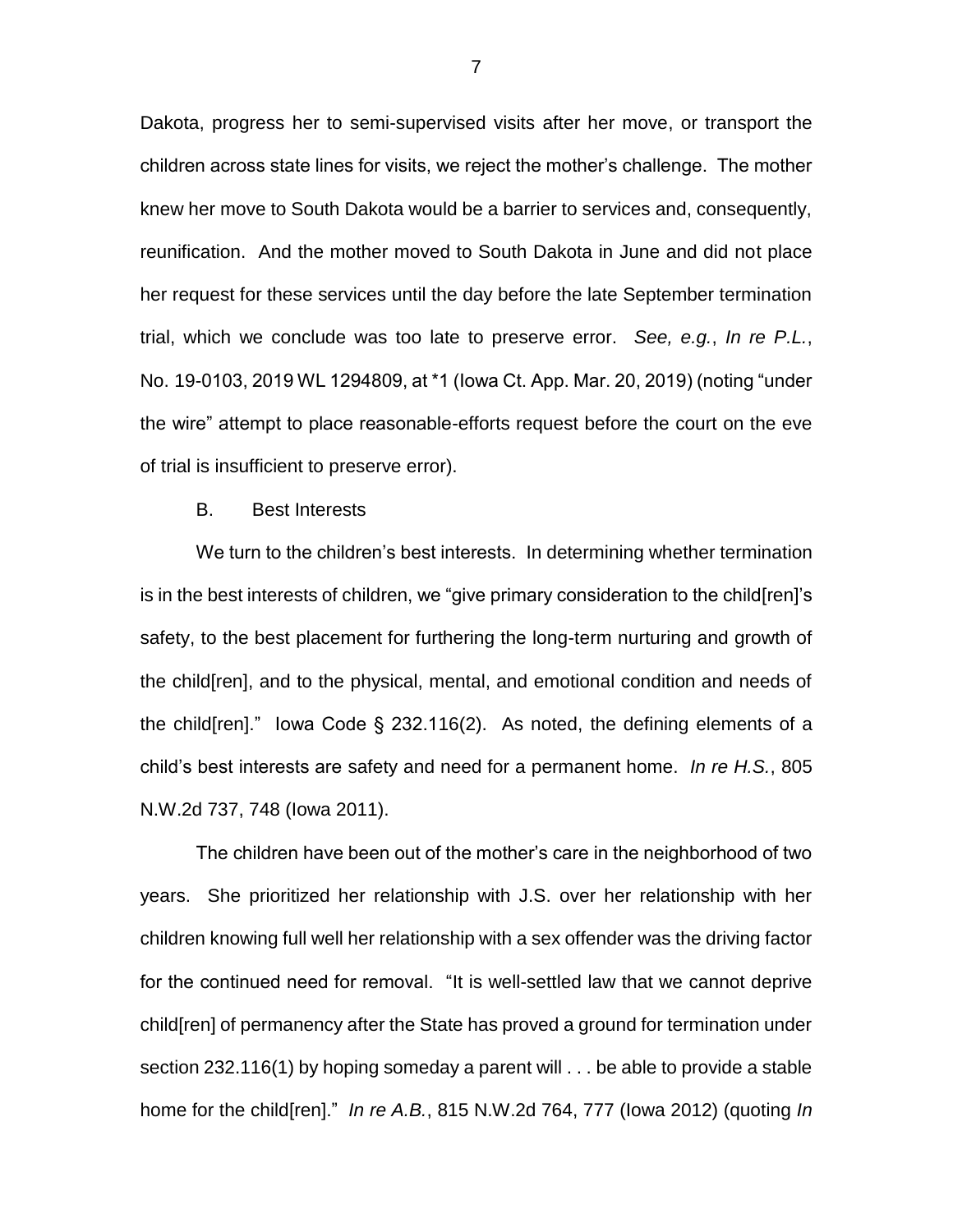*re P.L.*, 778 N.W.2d 33, 39 (Iowa 2010)). We conclude the mother was given ample time to get her affairs in order and these children's best interests are best served by providing permanency and stability now. *See id.* at 778 ("It is simply not in the best interests of children to continue to keep them in temporary foster homes while the natural parents get their lives together." (quoting *In re C.K.*, 558 N.W.2d 170, 175 (Iowa 1997))). Furthermore, the children are integrated into their foster homes and are bonded to their foster families, who are willing to adopt, and we agree termination followed by adoption is in the children's best interests. *See* Iowa Code § 232.116(2)(b). While we agree with the mother siblings should be kept together whenever possible and acknowledge one of the children is in a different foster placement than the others, the overarching concern is the children's best interests. *In re T.J.O.*, 527 N.W.2d 417, 420 (Iowa Ct. App. 1994). The singular child was placed in a separate foster home due to his aggressive behavior toward the others. Despite the potential disconnect between the siblings, we still find termination to be in the children's best interests.

### C. Statutory Exception

The mother requests the application of the statutory exception to termination contained in Iowa Code section 232.116(3)(c), which allows the court to forego terminating parental rights upon "clear and convincing evidence that the termination would be detrimental to the child at the time due to the closeness of the parent-child relationship." We certainly acknowledge a bond between the mother and children, especially the youngest one, but, upon our de novo review, we conclude she failed to meet her burden to show "that the termination would be detrimental to the child[ren] . . . due to the closeness of the parent-child

8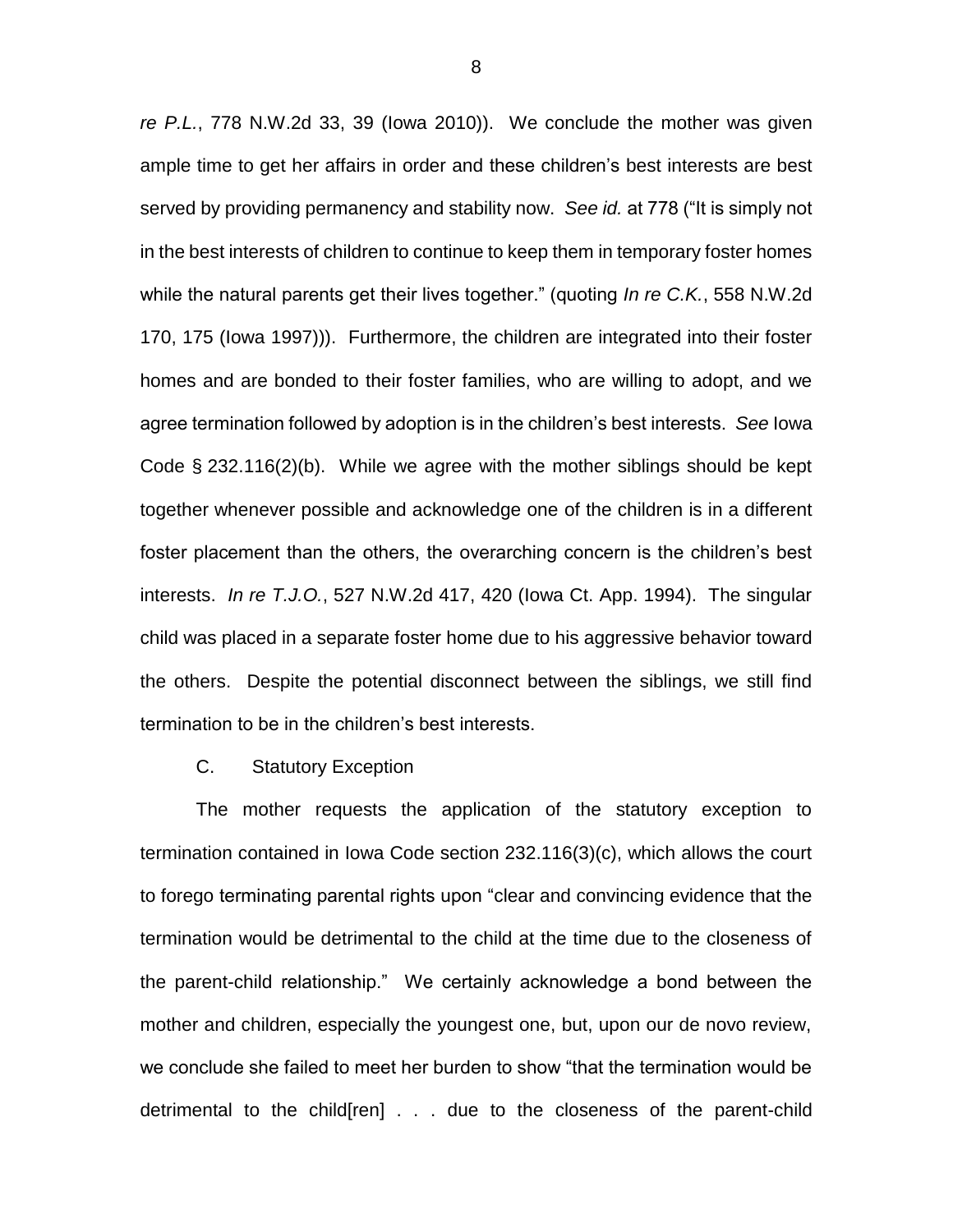relationship." *See In re A.S.*, 906 N.W.2d 467, 476 (Iowa 2018) (noting parent bears burden to establish an exception to termination). While we agree termination will pose disadvantages, we are unable to conclude severance of the parent-child bonds will be detrimental to the children. Any disadvantage will be short-lived, given the children's roughly two-year removal from the mother's care and integration into their foster families.

#### D. Extension

Finally, the mother requests an additional six months to work toward reunification. If, following a termination hearing, the court does not terminate parental rights but finds there is clear and convincing evidence that a child is a child in need of assistance, the court may enter an order in accordance with section 232.104(2)(b). Iowa Code § 232.117(5). Section 232.104(2)(b) affords the juvenile court the option to continue placement of a child for an additional six months if the court finds "the need for removal . . . will no longer exist at the end of the additional six-month period."

As noted, removal has lasted roughly two years. The mother was already given one six-month extension, during and after which she continued her relationship with a sex offender in spite of the barrier it posed to reunification. While the mother highlights the things she did do, which we acknowledge, she sweeps her inability to place her children over her relationship with J.S. under the rug. Given this, and the fact that the mother knew full well her relationship with J.S. was the main factor for the continued need for removal, we are unable to conclude "the need for removal . . . will no longer exist at the end of the additional

9